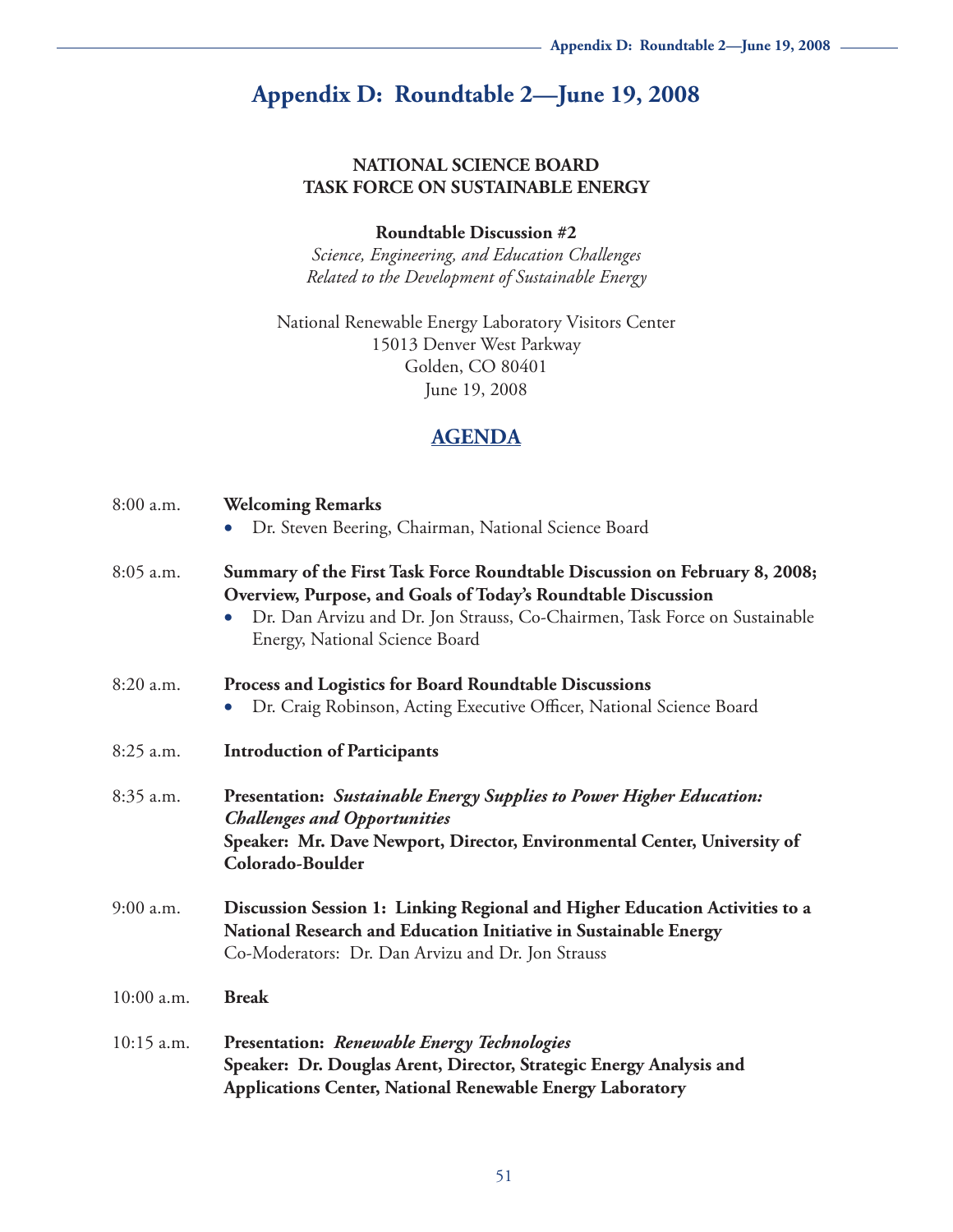| 10:45 a.m.   | Discussion Session 2: New Generation Sustainable Energy Technologies<br>Co-Moderators: Dr. Dan Arvizu and Dr. Jon Strauss                                                                               |
|--------------|---------------------------------------------------------------------------------------------------------------------------------------------------------------------------------------------------------|
| $12:15$ p.m. | Lunch<br>Luncheon Presentation: The U.S. Department of Energy Solar Decathlon<br>Speaker: Mr. Mike Wassmer, Senior Engineer, National Center for<br>Photovoltaics, National Renewable Energy Laboratory |
| 1:30 p.m.    | <b>Break</b>                                                                                                                                                                                            |
| $1:45$ p.m.  | <b>Presentation: Nuclear Science and Technology</b><br>Speaker: Dr. David Hill, Deputy Director, Idaho National Laboratory                                                                              |
| $2:00$ p.m.  | Discussion Session 3: Sustainable Nuclear Technology Status and Potential<br>Co-Moderators: Dr. Dan Arvizu and Dr. Jon Strauss                                                                          |
| 2:25 p.m.    | <b>Presentation: Moving Forward With Clean Coal Technology</b><br>Speaker: Mr. Carl Bauer, Director, National Energy Technology Laboratory                                                              |
| $2:40$ p.m.  | Discussion Session 4: Advanced Clean Coal Technologies<br>Co-Moderators: Dr. Dan Arvizu and Dr. Jon Strauss                                                                                             |
| $3:00$ p.m.  | <b>Break</b>                                                                                                                                                                                            |
| $3:15$ p.m.  | Presentation: Colorado's Clean Energy Initiatives<br>Speaker: Ms. Heidi VanGenderen, Senior Adviser on Climate Change and<br>Energy, Office of the Governor, State of Colorado                          |
| 3:40 p.m.    | Discussion Session 5: Role of Federal, State, and Local Education Initiatives to<br>Respond to Workforce Needs in the Sustainable Energy Sector<br>Co-Moderators: Dr. Dan Arvizu and Dr. Jon Strauss    |
| $4:45$ p.m.  | <b>Summary and Next Steps for the Task Force</b><br>Dr. Dan Arvizu and Dr. Jon Strauss<br>$\bullet$                                                                                                     |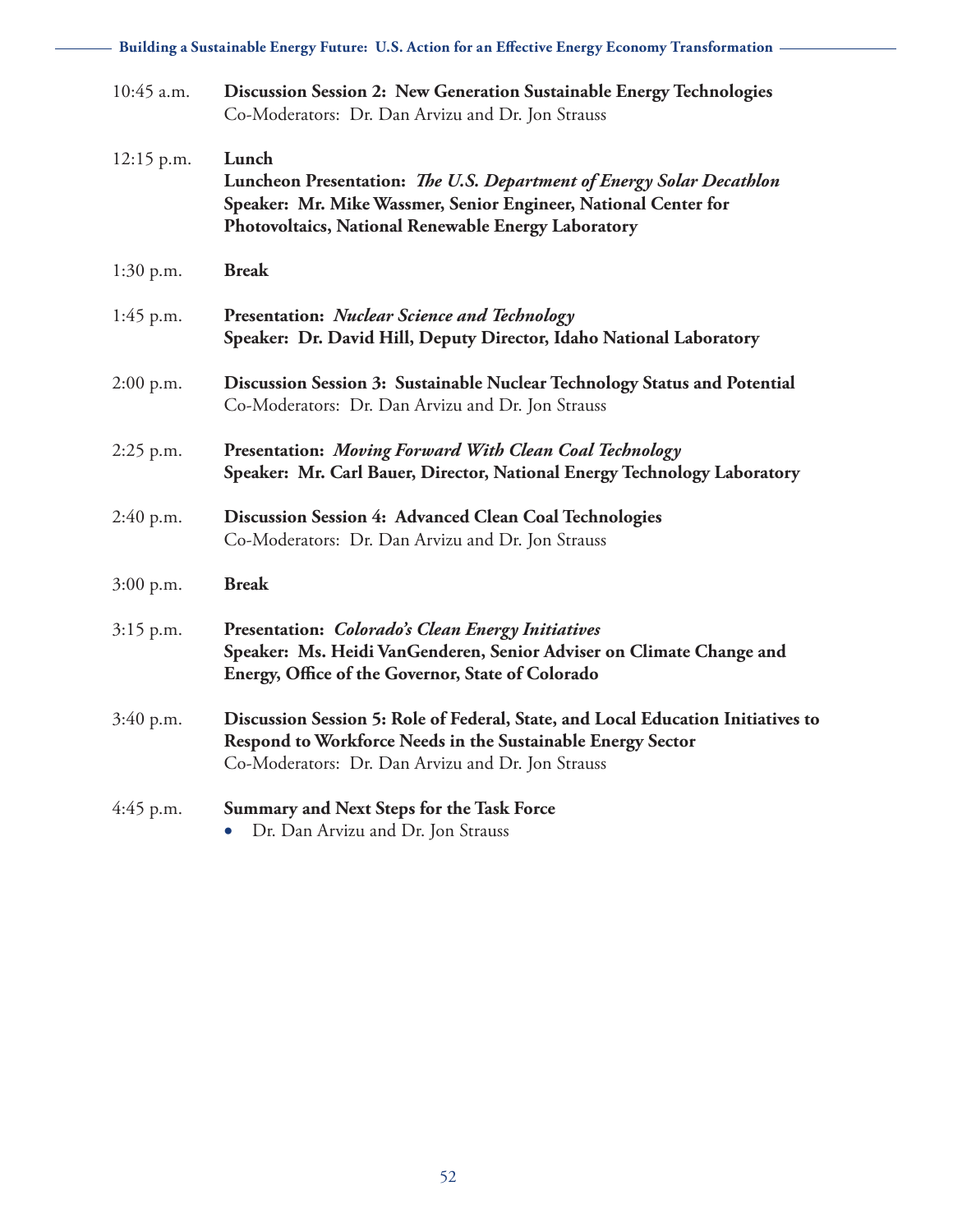| <b>Name</b>                                | <b>Affiliation</b>                                                                                                                    |  |  |  |
|--------------------------------------------|---------------------------------------------------------------------------------------------------------------------------------------|--|--|--|
| <b>National Science Board Participants</b> |                                                                                                                                       |  |  |  |
| Dr. Dan E. Arvizu                          | Co-Chairman, Task Force on Sustainable Energy, National Science Board                                                                 |  |  |  |
| Dr. Jon C. Strauss                         | Co-Chairman, Task Force on Sustainable Energy, National Science Board                                                                 |  |  |  |
| Dr. Mark R. Abbott                         | Task Force on Sustainable Energy Member, National Science Board                                                                       |  |  |  |
| Dr. Steven C. Beering                      | Chairman, National Science Board                                                                                                      |  |  |  |
| Dr. Camilla P. Benbow                      | Task Force on Sustainable Energy Member, National Science Board                                                                       |  |  |  |
| Dr. John T. Bruer                          | Task Force on Sustainable Energy Member, National Science Board                                                                       |  |  |  |
| Dr. Patricia D. Galloway                   | Task Force on Sustainable Energy Member, National Science Board                                                                       |  |  |  |
| Dr. José-Marie Griffiths                   | Task Force on Sustainable Energy Member, National Science Board                                                                       |  |  |  |
| Dr. Douglas D. Randall                     | Task Force on Sustainable Energy Member, National Science Board                                                                       |  |  |  |
| Mr. Arthur K. Reilly                       | Task Force on Sustainable Energy Member, National Science Board                                                                       |  |  |  |
| Dr. Craig Robinson                         | Acting Executive Officer, National Science Board                                                                                      |  |  |  |
| Participants                               |                                                                                                                                       |  |  |  |
| Dr. Douglas Arent                          | Director, Strategic Energy Analysis and Applications Center, National<br>Renewable Energy Laboratory                                  |  |  |  |
| Mr. Carl Bauer                             | Director, National Energy Technology Laboratory (NETL)                                                                                |  |  |  |
| Dr. Richard Buckius                        | Assistant Director, Directorate for Engineering, National Science<br>Foundation                                                       |  |  |  |
| Dr. David Hill                             | Deputy Laboratory Director for Science & Technology, Idaho National<br>Laboratory                                                     |  |  |  |
| Dr. Douglas Hittle                         | Professor, Department of Mechanical Engineering, Colorado State<br>University                                                         |  |  |  |
| Dr. Zakya Kafafi                           | Division Director, Division of Materials Research, National Science<br>Foundation                                                     |  |  |  |
| Dr. Carl Koval                             | Faculty Director, Department of Chemistry and Biochemistry,<br>University of Colorado at Boulder                                      |  |  |  |
| Dr. Mark Lusk                              | Professor of Physics, Director, Golden Energy Computing Organization,<br>Colorado School of Mines                                     |  |  |  |
| Dr. Nigel Middleton                        | Provost and Senior Vice-President for Strategic Enterprises, Colorado<br>School of Mines                                              |  |  |  |
| Ms. Joan Miller                            | Senior Vice President, Energy and Chemicals Group, CH2M HILL                                                                          |  |  |  |
| Mr. Chris Namovicz                         | Operations Research Analyst, EIA's Office of Integrated Analysis and<br>Forecasting                                                   |  |  |  |
| Mr. Dave Newport                           | Director, University of Colorado at Boulder Environmental Center                                                                      |  |  |  |
| Dr. Trung Van Nguyen                       | Director of the Energy for Sustainability Program, National Science<br>Foundation                                                     |  |  |  |
| Dr. Anu Ramaswami                          | Professor of Environmental Engineering and Director of the Sustainable<br>Urban Infrastructure program, University of Colorado Denver |  |  |  |

## **List of Participants: Roundtable Discussion #2**